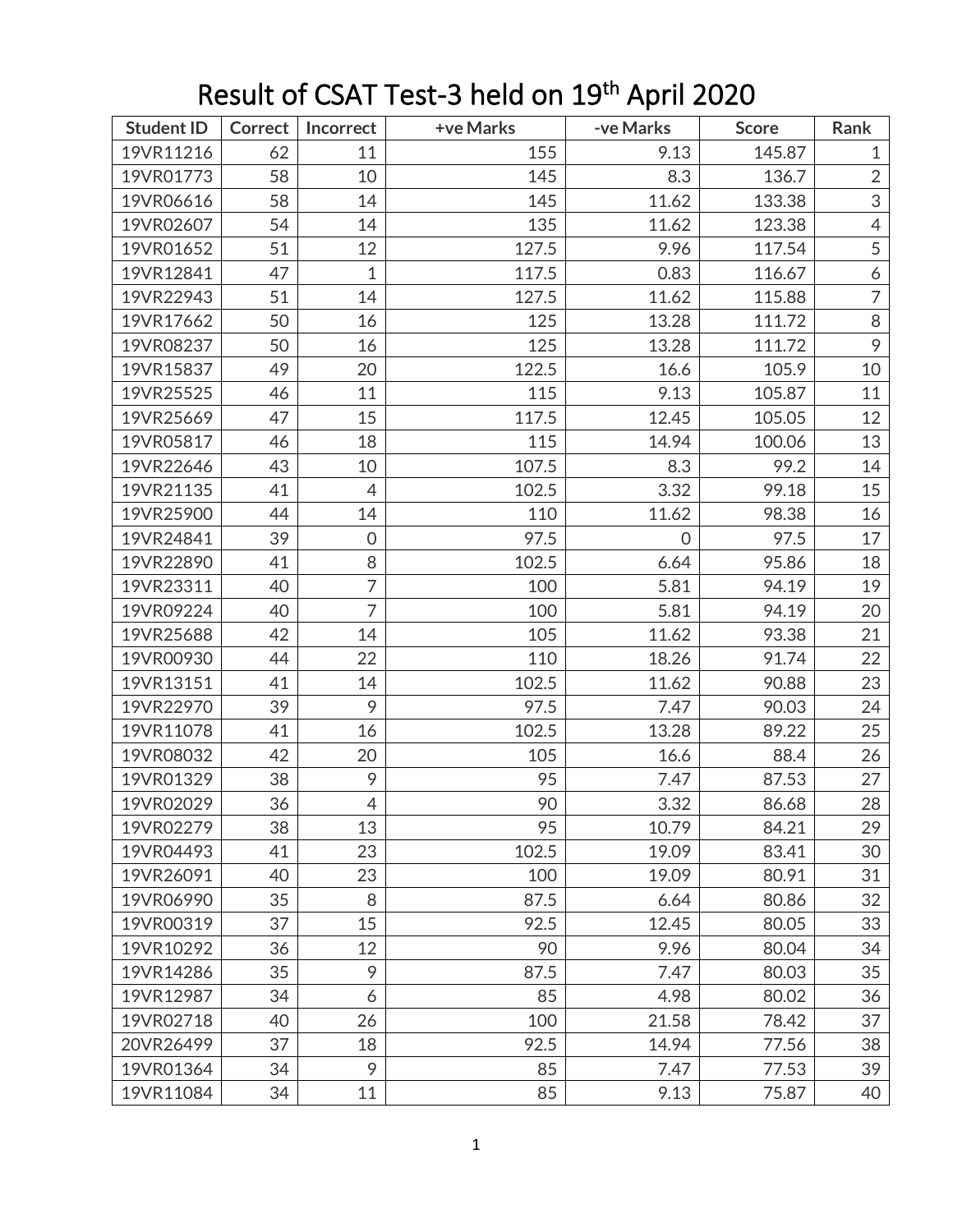| <b>Student ID</b> | <b>Correct</b> | Incorrect      | +ve Marks | -ve Marks | <b>Score</b> | Rank |
|-------------------|----------------|----------------|-----------|-----------|--------------|------|
| 19VR08467         | 35             | 15             | 87.5      | 12.45     | 75.05        | 41   |
| 19VR22069         | 32             | 6              | 80        | 4.98      | 75.02        | 42   |
| 19VR26220         | 34             | 13             | 85        | 10.79     | 74.21        | 43   |
| 19VR23124         | 33             | 10             | 82.5      | 8.3       | 74.2         | 44   |
| 19VR26249         | 31             | $\overline{4}$ | 77.5      | 3.32      | 74.18        | 45   |
| 19VR10928         | 33             | 11             | 82.5      | 9.13      | 73.37        | 46   |
| 19VR24906         | 32             | 8              | 80        | 6.64      | 73.36        | 47   |
| 19VR25789         | 32             | 9              | 80        | 7.47      | 72.53        | 48   |
| 19VR11053         | 34             | 16             | 85        | 13.28     | 71.72        | 49   |
| 19VR00874         | 32             | 11             | 80        | 9.13      | 70.87        | 50   |
| 19VR13192         | 31             | 8              | 77.5      | 6.64      | 70.86        | 51   |
| 19VR22509         | 30             | 5              | 75        | 4.15      | 70.85        | 52   |
| 19VR24526         | 33             | 15             | 82.5      | 12.45     | 70.05        | 53   |
| 19VR00759         | 31             | 9              | 77.5      | 7.47      | 70.03        | 54   |
| 19VR23030         | 33             | 16             | 82.5      | 13.28     | 69.22        | 55   |
| 19VR13113         | 32             | 13             | 80        | 10.79     | 69.21        | 56   |
| 19VR23174         | 31             | 10             | 77.5      | 8.3       | 69.2         | 57   |
| 19VR07094         | 28             | $\mathbf 1$    | 70        | 0.83      | 69.17        | 58   |
| 19VR03513         | 31             | 11             | 77.5      | 9.13      | 68.37        | 59   |
| 19VR21051         | 31             | 11             | 77.5      | 9.13      | 68.37        | 60   |
| 19VR25341         | 29             | 6              | 72.5      | 4.98      | 67.52        | 61   |
| 19VR21429         | 31             | 13             | 77.5      | 10.79     | 66.71        | 62   |
| 18VR00051         | 30             | 10             | 75        | 8.3       | 66.7         | 63   |
| 19VR13786         | 29             | $\overline{7}$ | 72.5      | 5.81      | 66.69        | 64   |
| 19VR00758         | 33             | 20             | 82.5      | 16.6      | 65.9         | 65   |
| 19VR02911         | 29             | 10             | 72.5      | 8.3       | 64.2         | 66   |
| 19VR10846         | 28             | 7              | 70        | 5.81      | 64.19        | 67   |
| 19VR24785         | 31             | 17             | 77.5      | 14.11     | 63.39        | 68   |
| 19VR23175         | 31             | 18             | 77.5      | 14.94     | 62.56        | 69   |
| 20VR26510         | 33             | 25             | 82.5      | 20.75     | 61.75        | 70   |
| 19VR08861         | 28             | 10             | 70        | 8.3       | 61.7         | 71   |
| 19VR11225         | 28             | 11             | 70        | 9.13      | 60.87        | 72   |
| 19VR15807         | 26             | 5              | 65        | 4.15      | 60.85        | 73   |
| 19VR25611         | 28             | 12             | 70        | 9.96      | 60.04        | 74   |
| 19VR17058         | 29             | 16             | 72.5      | 13.28     | 59.22        | 75   |
| 19VR22426         | 29             | 16             | 72.5      | 13.28     | 59.22        | 76   |
| 19VR11705         | 28             | 13             | 70        | 10.79     | 59.21        | 77   |
| 19VR13199         | 27             | 10             | 67.5      | 8.3       | 59.2         | 78   |
| 19VR12183         | 29             | 17             | 72.5      | 14.11     | 58.39        | 79   |
| 19VR22719         | 28             | 14             | 70        | 11.62     | 58.38        | 80   |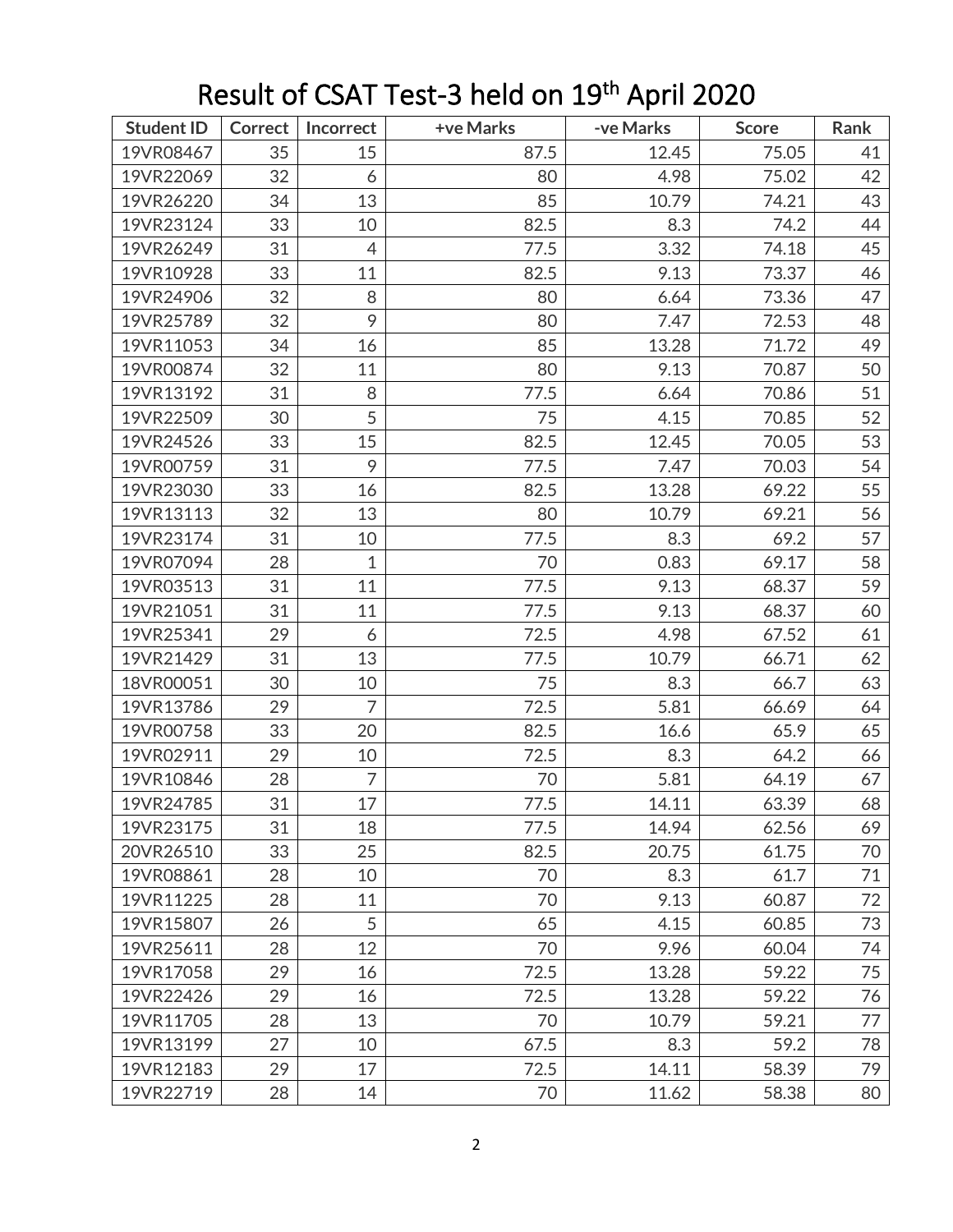| <b>Student ID</b> | Correct | Incorrect      | +ve Marks | -ve Marks | <b>Score</b> | Rank |
|-------------------|---------|----------------|-----------|-----------|--------------|------|
| 19VR23216         | 25      | 5              | 62.5      | 4.15      | 58.35        | 81   |
| 19VR23076         | 27      | 12             | 67.5      | 9.96      | 57.54        | 82   |
| 19VR26009         | 26      | 9              | 65        | 7.47      | 57.53        | 83   |
| 19VR01178         | 25      | 6              | 62.5      | 4.98      | 57.52        | 84   |
| 19VR25615         | 25      | 7              | 62.5      | 5.81      | 56.69        | 85   |
| 19VR22645         | 30      | 24             | 75        | 19.92     | 55.08        | 86   |
| 20VR26486         | 27      | 15             | 67.5      | 12.45     | 55.05        | 87   |
| 19VR01529         | 26      | 12             | 65        | 9.96      | 55.04        | 88   |
| 19VR02358         | 25      | 9              | 62.5      | 7.47      | 55.03        | 89   |
| 19VR10850         | 27      | 16             | 67.5      | 13.28     | 54.22        | 90   |
| 19VR25791         | 25      | 10             | 62.5      | 8.3       | 54.2         | 91   |
| 19VR21799         | 27      | 17             | 67.5      | 14.11     | 53.39        | 92   |
| 19VR26125         | 25      | 11             | 62.5      | 9.13      | 53.37        | 93   |
| 19VR25838         | 22      | $\overline{2}$ | 55        | 1.66      | 53.34        | 94   |
| 19VR26054         | 33      | 36             | 82.5      | 29.88     | 52.62        | 95   |
| 19VR03978         | 26      | 15             | 65        | 12.45     | 52.55        | 96   |
| 19VR22528         | 26      | 15             | 65        | 12.45     | 52.55        | 97   |
| 19VR22493         | 25      | 12             | 62.5      | 9.96      | 52.54        | 98   |
| 19VR12807         | 29      | 25             | 72.5      | 20.75     | 51.75        | 99   |
| 19VR21974         | 24      | 10             | 60        | 8.3       | 51.7         | 100  |
| 19VR21990         | 27      | 21             | 67.5      | 17.43     | 50.07        | 101  |
| 19VR24500         | 25      | 15             | 62.5      | 12.45     | 50.05        | 102  |
| 20VR26519         | 25      | 15             | 62.5      | 12.45     | 50.05        | 103  |
| 19VR22720         | 23      | 9              | 57.5      | 7.47      | 50.03        | 104  |
| 19VR22072         | 22      | 6              | 55        | 4.98      | 50.02        | 105  |
| 19VR11227         | 26      | 19             | 65        | 15.77     | 49.23        | 106  |
| 19VR26451         | 26      | 19             | 65        | 15.77     | 49.23        | 107  |
| 19VR23059         | 25      | 16             | 62.5      | 13.28     | 49.22        | 108  |
| 19VR04204         | 25      | 16             | 62.5      | 13.28     | 49.22        | 109  |
| 19VR10946         | 25      | 16             | 62.5      | 13.28     | 49.22        | 110  |
| 19VR25821         | 24      | 13             | 60        | 10.79     | 49.21        | 111  |
| 19VR11467         | 26      | 20             | 65        | 16.6      | 48.4         | 112  |
| 19VR17582         | 25      | 17             | 62.5      | 14.11     | 48.39        | 113  |
| 19VR12283         | 22      | 8              | 55        | 6.64      | 48.36        | 114  |
| 19VR23065         | 25      | 18             | 62.5      | 14.94     | 47.56        | 115  |
| 19VR06284         | 22      | 9              | 55        | 7.47      | 47.53        | 116  |
| 19VR00951         | 21      | 6              | 52.5      | 4.98      | 47.52        | 117  |
| 19VR16699         | 26      | 22             | 65        | 18.26     | 46.74        | 118  |
| 19VR25897         | 25      | 19             | 62.5      | 15.77     | 46.73        | 119  |
| 19VR10841         | 24      | 16             | 60        | 13.28     | 46.72        | 120  |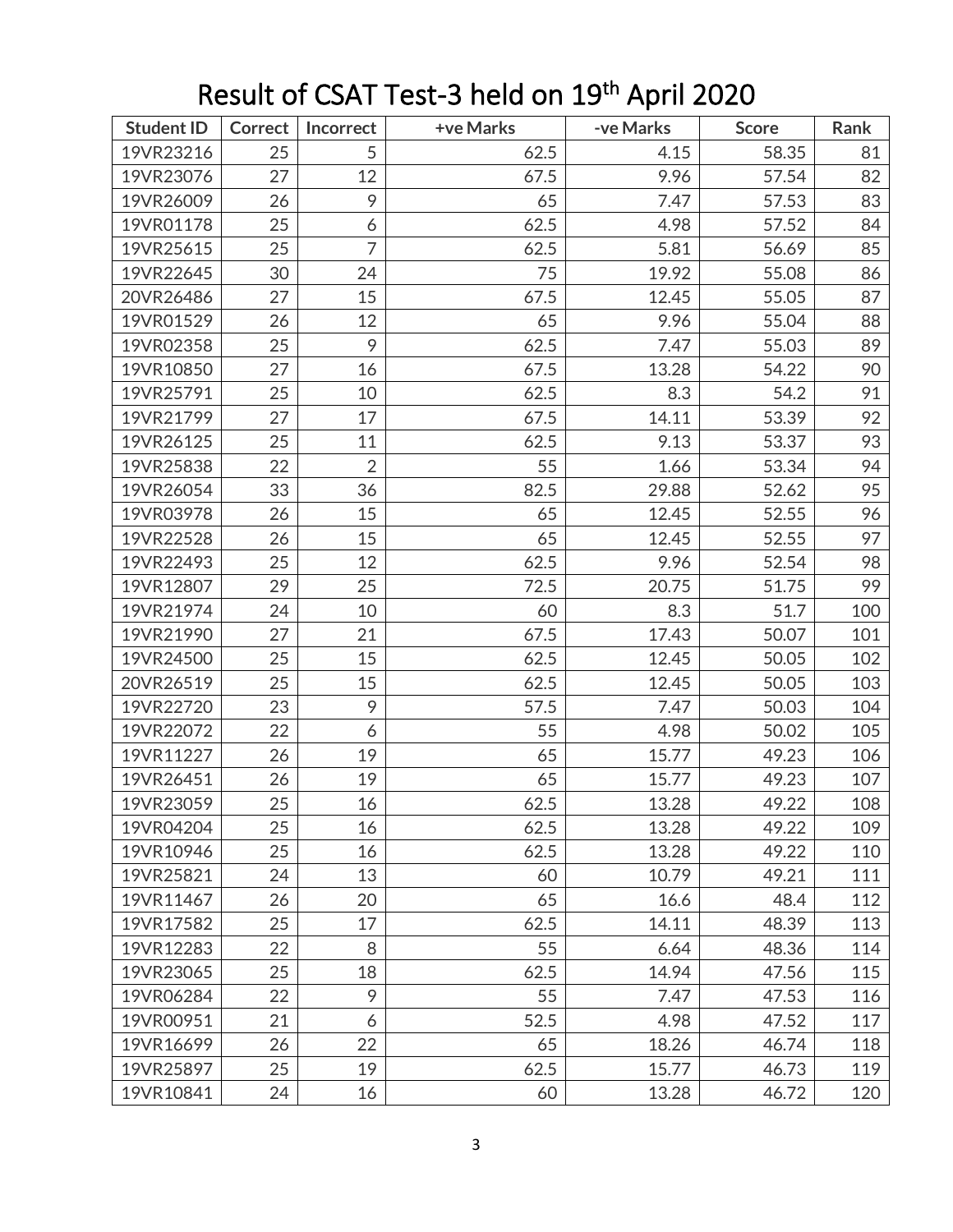| <b>Student ID</b> | Correct | <b>Incorrect</b> | +ve Marks | -ve Marks | <b>Score</b> | Rank |
|-------------------|---------|------------------|-----------|-----------|--------------|------|
| 19VR25845         | 24      | 16               | 60        | 13.28     | 46.72        | 121  |
| 19VR22954         | 23      | 13               | 57.5      | 10.79     | 46.71        | 122  |
| 19VR22980         | 21      | 7                | 52.5      | 5.81      | 46.69        | 123  |
| 19VR19007         | 21      | $\overline{7}$   | 52.5      | 5.81      | 46.69        | 124  |
| 19VR26007         | 28      | 29               | 70        | 24.07     | 45.93        | 125  |
| 19VR22628         | 27      | 26               | 67.5      | 21.58     | 45.92        | 126  |
| 19VR19901         | 23      | 14               | 57.5      | 11.62     | 45.88        | 127  |
| 19VR12775         | 26      | 24               | 65        | 19.92     | 45.08        | 128  |
| 19VR14840         | 25      | 21               | 62.5      | 17.43     | 45.07        | 129  |
| 19VR08438         | 24      | 18               | 60        | 14.94     | 45.06        | 130  |
| 19VR10708         | 20      | 7                | 50        | 5.81      | 44.19        | 131  |
| 19VR01230         | 20      | $\overline{7}$   | 50        | 5.81      | 44.19        | 132  |
| 19VR25793         | 33      | 47               | 82.5      | 39.01     | 43.49        | 133  |
| 19VR22964         | 26      | 27               | 65        | 22.41     | 42.59        | 134  |
| 19VR25184         | 21      | 12               | 52.5      | 9.96      | 42.54        | 135  |
| 19VR22750         | 19      | 6                | 47.5      | 4.98      | 42.52        | 136  |
| 19VR10945         | 22      | 16               | 55        | 13.28     | 41.72        | 137  |
| 19VR12858         | 20      | 10               | 50        | 8.3       | 41.7         | 138  |
| 19VR21561         | 22      | 17               | 55        | 14.11     | 40.89        | 139  |
| 19VR07157         | 20      | 11               | 50        | 9.13      | 40.87        | 140  |
| 19VR25991         | 20      | 11               | 50        | 9.13      | 40.87        | 141  |
| 19VR26409         | 20      | 11               | 50        | 9.13      | 40.87        | 142  |
| 19VR22913         | 32      | 48               | 80        | 39.84     | 40.16        | 143  |
| 19VR25498         | 23      | 21               | 57.5      | 17.43     | 40.07        | 144  |
| 19VR14107         | 22      | 18               | 55        | 14.94     | 40.06        | 145  |
| 19VR01533         | 20      | 12               | 50        | 9.96      | 40.04        | 146  |
| 19VR05420         | 18      | 6                | 45        | 4.98      | 40.02        | 147  |
| 19VR24798         | 17      | 3                | 42.5      | 2.49      | 40.01        | 148  |
| 19VR22788         | 20      | 13               | 50        | 10.79     | 39.21        | 149  |
| 19VR07540         | 20      | 13               | 50        | 10.79     | 39.21        | 150  |
| 19VR22372         | 22      | 20               | 55        | 16.6      | 38.4         | 151  |
| 19VR22082         | 20      | 15               | 50        | 12.45     | 37.55        | 152  |
| 19VR10865         | 19      | 12               | 47.5      | 9.96      | 37.54        | 153  |
| 19VR02613         | 19      | 12               | 47.5      | 9.96      | 37.54        | 154  |
| 19VR26141         | 22      | 22               | 55        | 18.26     | 36.74        | 155  |
| 19VR05870         | 20      | 16               | 50        | 13.28     | 36.72        | 156  |
| 19VR21431         | 20      | 17               | 50        | 14.11     | 35.89        | 157  |
| 19VR12535         | 18      | 12               | 45        | 9.96      | 35.04        | 158  |
| 19VR10900         | 22      | 25               | 55        | 20.75     | 34.25        | 159  |
| 19VR15480         | 18      | 13               | 45        | 10.79     | 34.21        | 160  |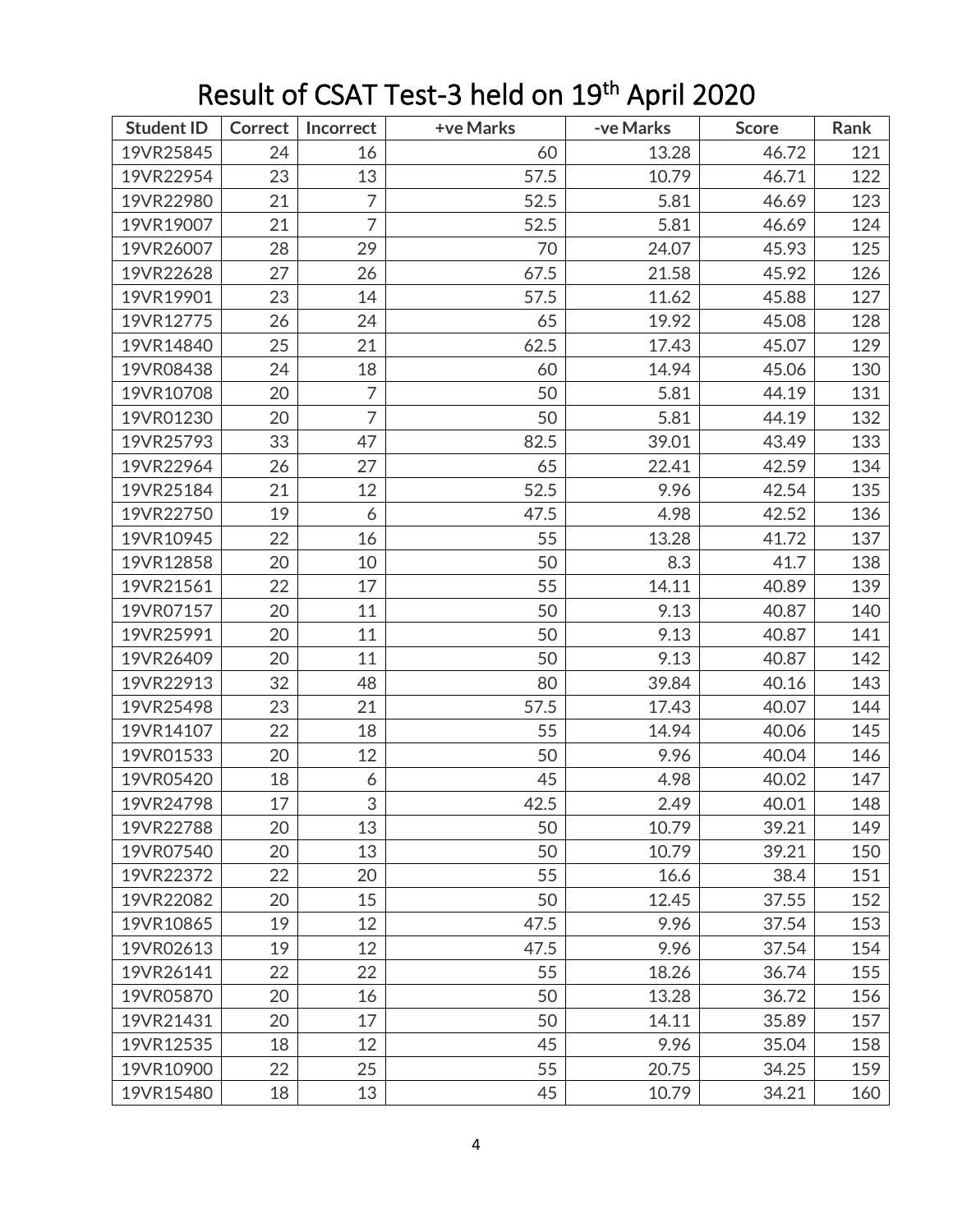| <b>Student ID</b> | Correct | Incorrect      | +ve Marks | -ve Marks | <b>Score</b> | Rank |
|-------------------|---------|----------------|-----------|-----------|--------------|------|
| 19VR23436         | 22      | 26             | 55        | 21.58     | 33.42        | 161  |
| 19VR02614         | 19      | 18             | 47.5      | 14.94     | 32.56        | 162  |
| 19VR22695         | 19      | 21             | 47.5      | 17.43     | 30.07        | 163  |
| 19VR25827         | 17      | 15             | 42.5      | 12.45     | 30.05        | 164  |
| 19VR02376         | 16      | 12             | 40        | 9.96      | 30.04        | 165  |
| 19VR20871         | 14      | 6              | 35        | 4.98      | 30.02        | 166  |
| 19VR22689         | 22      | 31             | 55        | 25.73     | 29.27        | 167  |
| 19VR26412         | 17      | 16             | 42.5      | 13.28     | 29.22        | 168  |
| 19VR24663         | 14      | $\overline{7}$ | 35        | 5.81      | 29.19        | 169  |
| 19VR12821         | 16      | 14             | 40        | 11.62     | 28.38        | 170  |
| 19VR21267         | 18      | 21             | 45        | 17.43     | 27.57        | 171  |
| 19VR17278         | 16      | 15             | 40        | 12.45     | 27.55        | 172  |
| 19VR21442         | 16      | 16             | 40        | 13.28     | 26.72        | 173  |
| 19VR02074         | 14      | 10             | 35        | 8.3       | 26.7         | 174  |
| 19VR18559         | 19      | 26             | 47.5      | 21.58     | 25.92        | 175  |
| 19VR21280         | 15      | 14             | 37.5      | 11.62     | 25.88        | 176  |
| 19VR10626         | 14      | 11             | 35        | 9.13      | 25.87        | 177  |
| 19VR12726         | 14      | 11             | 35        | 9.13      | 25.87        | 178  |
| 19VR04563         | 14      | 11             | 35        | 9.13      | 25.87        | 179  |
| 19VR02295         | 11      | $\overline{2}$ | 27.5      | 1.66      | 25.84        | 180  |
| 19VR02415         | 19      | 27             | 47.5      | 22.41     | 25.09        | 181  |
| 19VR11350         | 13      | 10             | 32.5      | 8.3       | 24.2         | 182  |
| 19VR20542         | 14      | 14             | 35        | 11.62     | 23.38        | 183  |
| 19VR23019         | 13      | 11             | 32.5      | 9.13      | 23.37        | 184  |
| 19VR07190         | 15      | 18             | 37.5      | 14.94     | 22.56        | 185  |
| 19VR25674         | 13      | 12             | 32.5      | 9.96      | 22.54        | 186  |
| 19VR24172         | 13      | 12             | 32.5      | 9.96      | 22.54        | 187  |
| 19VR25072         | 22      | 40             | 55        | 33.2      | 21.8         | 188  |
| 19VR25583         | 12      | 13             | 30        | 10.79     | 19.21        | 189  |
| 19VR23231         | 18      | 32             | 45        | 26.56     | 18.44        | 190  |
| 19VR17860         | 15      | 23             | 37.5      | 19.09     | 18.41        | 191  |
| 19VR25730         | 14      | 20             | 35        | 16.6      | 18.4         | 192  |
| 19VR22309         | 10      | 8              | 25        | 6.64      | 18.36        | 193  |
| 19VR23269         | 13      | 18             | 32.5      | 14.94     | 17.56        | 194  |
| 19VR01111         | 10      | 9              | 25        | 7.47      | 17.53        | 195  |
| 19VR06576         | 18      | 34             | 45        | 28.22     | 16.78        | 196  |
| 19VR25579         | 11      | 13             | 27.5      | 10.79     | 16.71        | 197  |
| 19VR23085         | 16      | 29             | 40        | 24.07     | 15.93        | 198  |
| 19VR12721         | 10      | 11             | 25        | 9.13      | 15.87        | 199  |
| 19VR20096         | 13      | 21             | 32.5      | 17.43     | 15.07        | 200  |